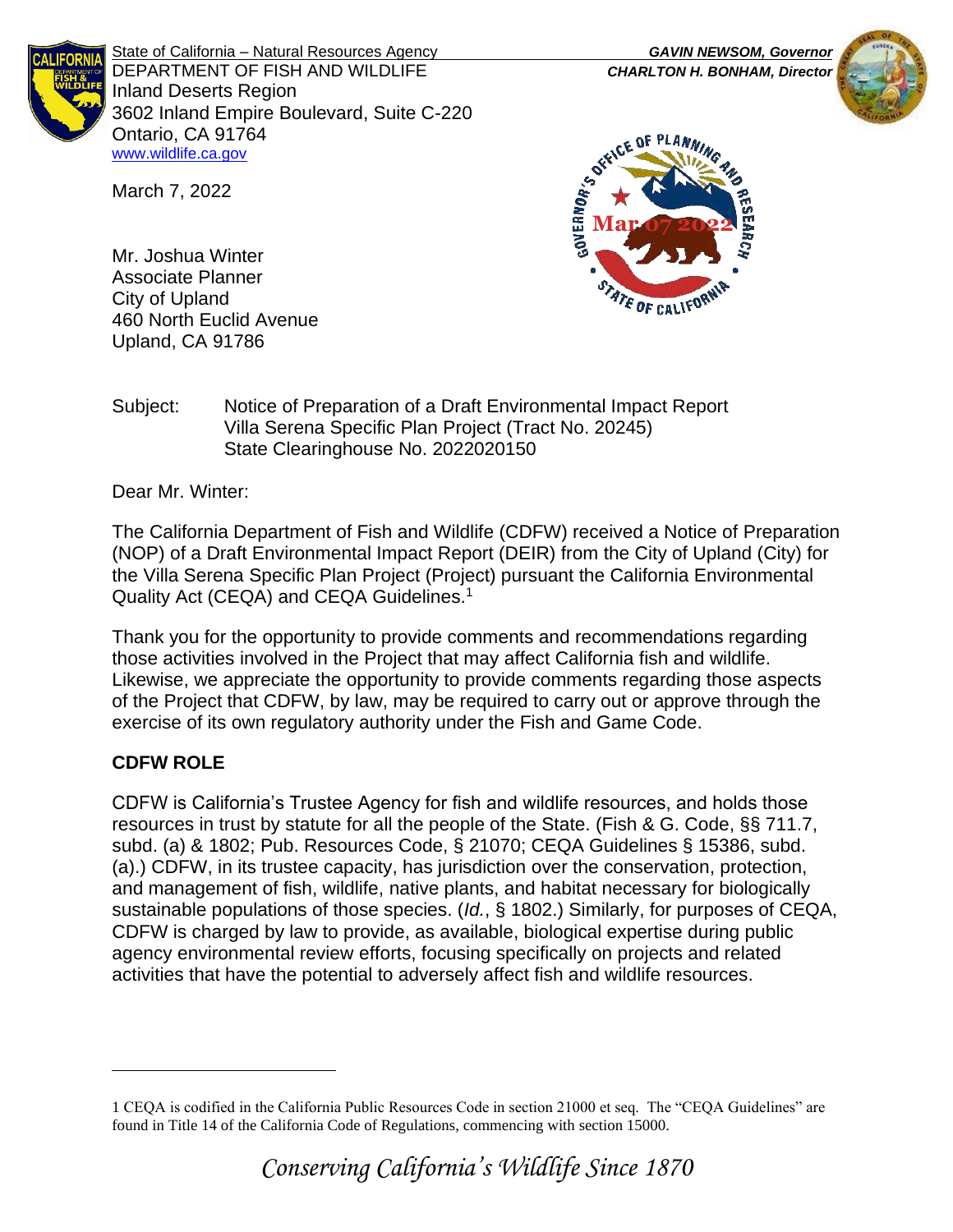CDFW is also submitting comments as a Responsible Agency under CEQA. (Pub. Resources Code, § 21069; CEQA Guidelines, § 15381.) CDFW expects that it may need to exercise regulatory authority as provided by the Fish and Game Code. As proposed, for example, the Project may be subject to CDFW's lake and streambed alteration regulatory authority. (Fish & G. Code, § 1600 et seq.) Likewise, to the extent implementation of the Project as proposed may result in "take" as defined by State law of any species protected under the California Endangered Species Act (CESA) (Fish & G. Code, § 2050 et seq.), the Project proponent may seek related take authorization as provided by the Fish and Game Code.

# **PROJECT DESCRIPTION SUMMARY**

The proposed Project includes a general plan amendment, specific plan, site plan, rezone, and land division on Assessor Parcel Number (APN) 1045-121-04 and 1045- 151-35, an approximate 9.2-acre portion of the existing 15th Street flood control detention basin, located north of E. 15<sup>th</sup> Street, south of the Upland Hills Golf Course, east of Campus Avenue, and west of Grove Avenue, in the City of Upland, San Bernardino County, California. Specific details of the proposed Project include:

- 1. The Villa Serena Specific Plan (Tract No. 20245) for the following:
	- Establish a 9.2-acre portion of the existing  $15<sup>th</sup>$  Street flood control detention basin for a gated residential community consisting of 65 singlefamily detached residential units at a density of 7.1 dwelling units per acre;
	- Designate a portion of the 9.2-acre residential community as Open Space;
	- Modify and relocate existing basin infrastructure in the 9.2-acre portion of flood control detention basin to accommodate the residential site.
- 2. Zone Change to the City of Upland Zoning Map to correspond to the proposed changes on the Land Use Map, as noted above. The zoning classification for the proposed 9.2 acres of residential development is Single-Family Residential, at a density of 7.1 dwelling units per acre.

#### **COMMENTS AND RECOMMENDATIONS**

CDFW offers the comments and recommendations below to assist the City in adequately identifying and/or mitigating the Project's significant, or potentially significant, direct and indirect impacts on fish and wildlife (biological) resources.

CDFW recommends that the forthcoming DEIR address the following:

# **Assessment of Biological Resources**

Section 15125(c) of the CEQA Guidelines states that knowledge of the regional setting of a project is critical to the assessment of environmental impacts and that special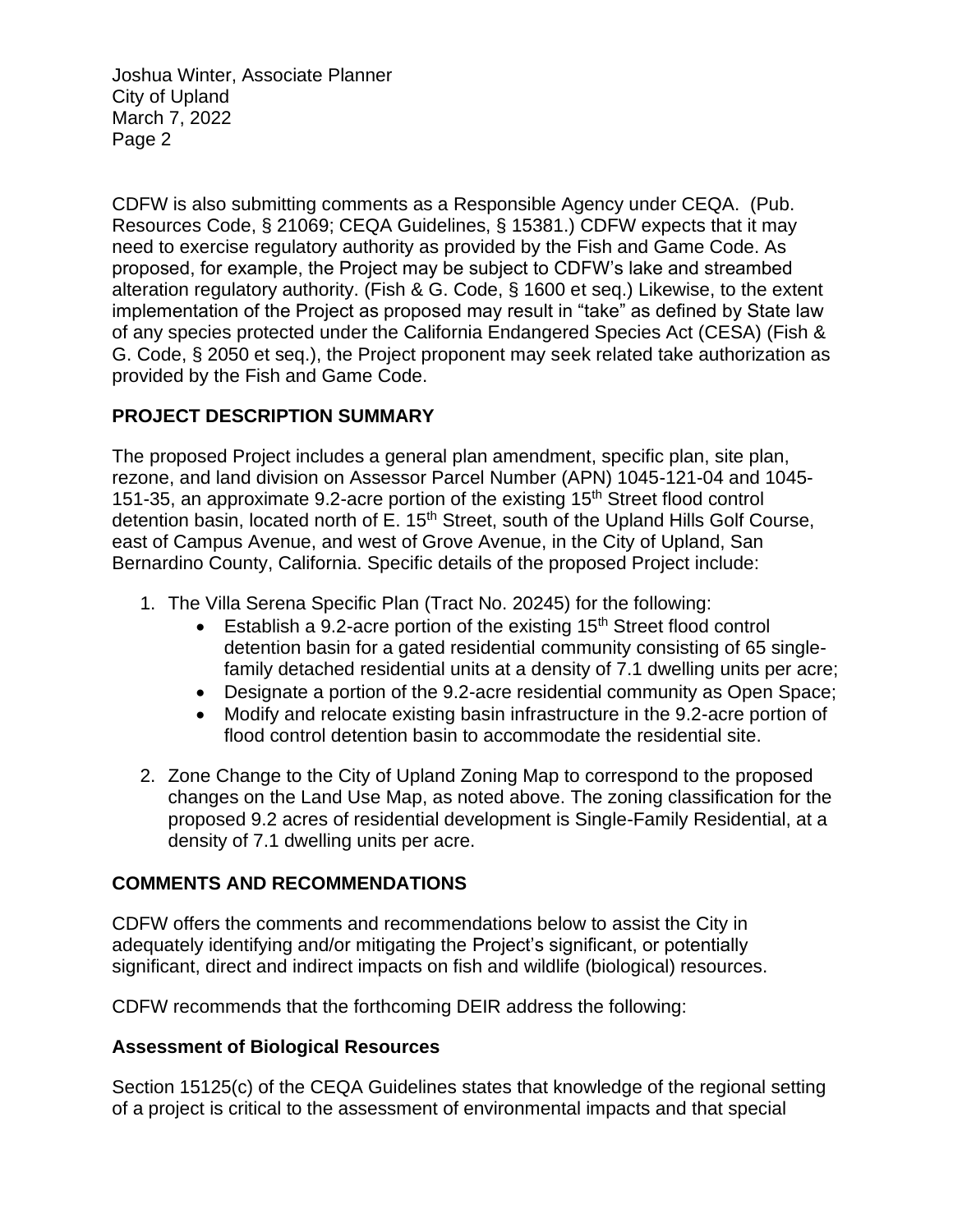emphasis should be placed on environmental resources that are rare or unique to the region. To enable CDFW staff to adequately review and comment on the project, the DEIR should include a complete assessment of the flora and fauna within and adjacent to the Project footprint, with particular emphasis on identifying rare, threatened, endangered, and other sensitive species and their associated habitats.

The CDFW recommends that the DEIR specifically include:

- 1. An assessment of the various habitat types located within the project footprint, and a map that identifies the location of each habitat type. CDFW recommends that floristic, alliance- and/or association based mapping and assessment be completed following *The Manual of California Vegetation*, second edition (Sawyer et al. 2009). Adjoining habitat areas should also be included in this assessment where site activities could lead to direct or indirect impacts offsite. Habitat mapping at the alliance level will help establish baseline vegetation conditions.
- 2. A general biological inventory of the fish, amphibian, reptile, bird, and mammal species that are present or have the potential to be present within each habitat type onsite and within adjacent areas that could be affected by the project. CDFW's California Natural Diversity Database (CNDDB) in Sacramento should be contacted at (916) 322-2493 or CNDDB@wildlife.ca.gov to obtain current information on any previously reported sensitive species and habitat, including Significant Natural Areas identified under Chapter 12 of the Fish and Game Code, in the vicinity of the proposed Project.

Please note that CDFW's CNDDB is not exhaustive in terms of the data it houses, nor is it an absence database. CDFW recommends that it be used as a starting point in gathering information about the *potential presence* of species within the general area of the project site.

3. A complete, *recent* inventory of rare, threatened, endangered, and other sensitive species located within the Project footprint and within offsite areas with the potential to be affected, including California Species of Special Concern (CSSC) and California Fully Protected Species (Fish and Game Code § 3511). Species to be addressed should include all those which meet the CEQA definition (CEQA Guidelines § 15380). The inventory should address seasonal variations in use of the Project area and should not be limited to resident species. Focused species-specific surveys, completed by a qualified biologist and conducted at the appropriate time of year and time of day when the sensitive species are active or otherwise identifiable, are required. Acceptable species-specific survey procedures should be developed in consultation with CDFW and the U.S. Fish and Wildlife Service, where necessary. Note that CDFW generally considers biological field assessments for wildlife to be valid for a one-year period, and assessments for rare plants may be considered valid for a period of up to three years. Some aspects of the proposed Project may warrant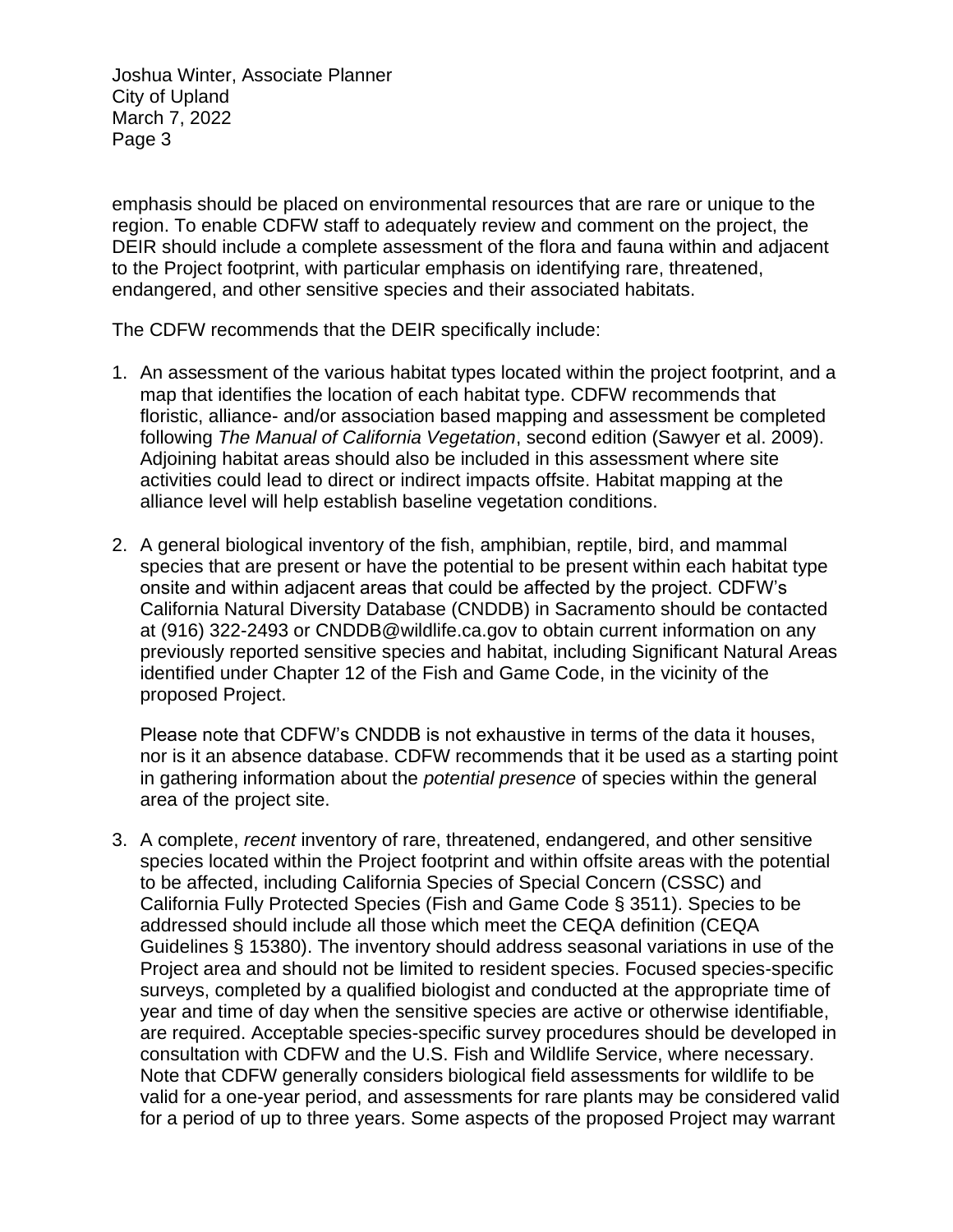> periodic updated surveys for certain sensitive taxa, particularly if the Project is proposed to occur over a protracted time frame, or in phases, or if surveys are completed during periods of drought.

#### Burrowing Owl (*Athene cunicularia*)

The Project site has the potential to provide suitable foraging and/or nesting habitat for burrowing owl. Take of individual burrowing owls and their nests is defined by Fish and Game Code section 86, and prohibited by sections 3503, 3503.5 and 3513. Take is defined in Fish and Game Code section 86 as "hunt, pursue, catch, capture or kill, or attempt to hunt, pursue, catch, capture or kill."

CDFW recommends that the City of Upland follow the recommendations and guidelines provided in the *Staff Report on Burrowing Owl Mitigation* (Department of Fish and Game, March 2012); available for download from CDFW's website: [https://www.wildlife.ca.gov/conservation/survey-protocols.](https://www.wildlife.ca.gov/conservation/survey-protocols) The Staff Report on Burrowing Owl Mitigation, specifies three steps for project impact evaluations:

- a. A habitat assessment;
- b. Surveys; and
- c. An impact assessment

As stated in the Staff Report on Burrowing Owl Mitigation, the three progressive steps are effective in evaluating whether a project will result in impacts to burrowing owls, and the information gained from the steps will inform any subsequent avoidance, minimization, and mitigation measures. Habitat assessments are conducted to evaluate the likelihood that a site supports burrowing owl. Burrowing owl surveys provide information needed to determine the potential effects of proposed projects and activities on burrowing owls, and to avoid take in accordance with Fish and Game Code sections 86, 3503, and 3503.5. Impact assessments evaluate the extent to which burrowing owls and their habitat may be impacted, directly or indirectly, on and within a reasonable distance of a proposed CEQA project activity or non-CEQA project.

- 4. A thorough, recent, floristic-based assessment of special status plants and natural communities, following CDFW's *Protocols for Surveying and Evaluating Impacts to Special Status Native Plant Populations and Natural Communities* (see [https://www.wildlife.ca.gov/Conservation/Plants\)](https://www.wildlife.ca.gov/Conservation/Plants).
- 5. Information on the regional setting that is critical to an assessment of environmental impacts, with special emphasis on resources that are rare or unique to the region (CEQA Guidelines § 15125[c]).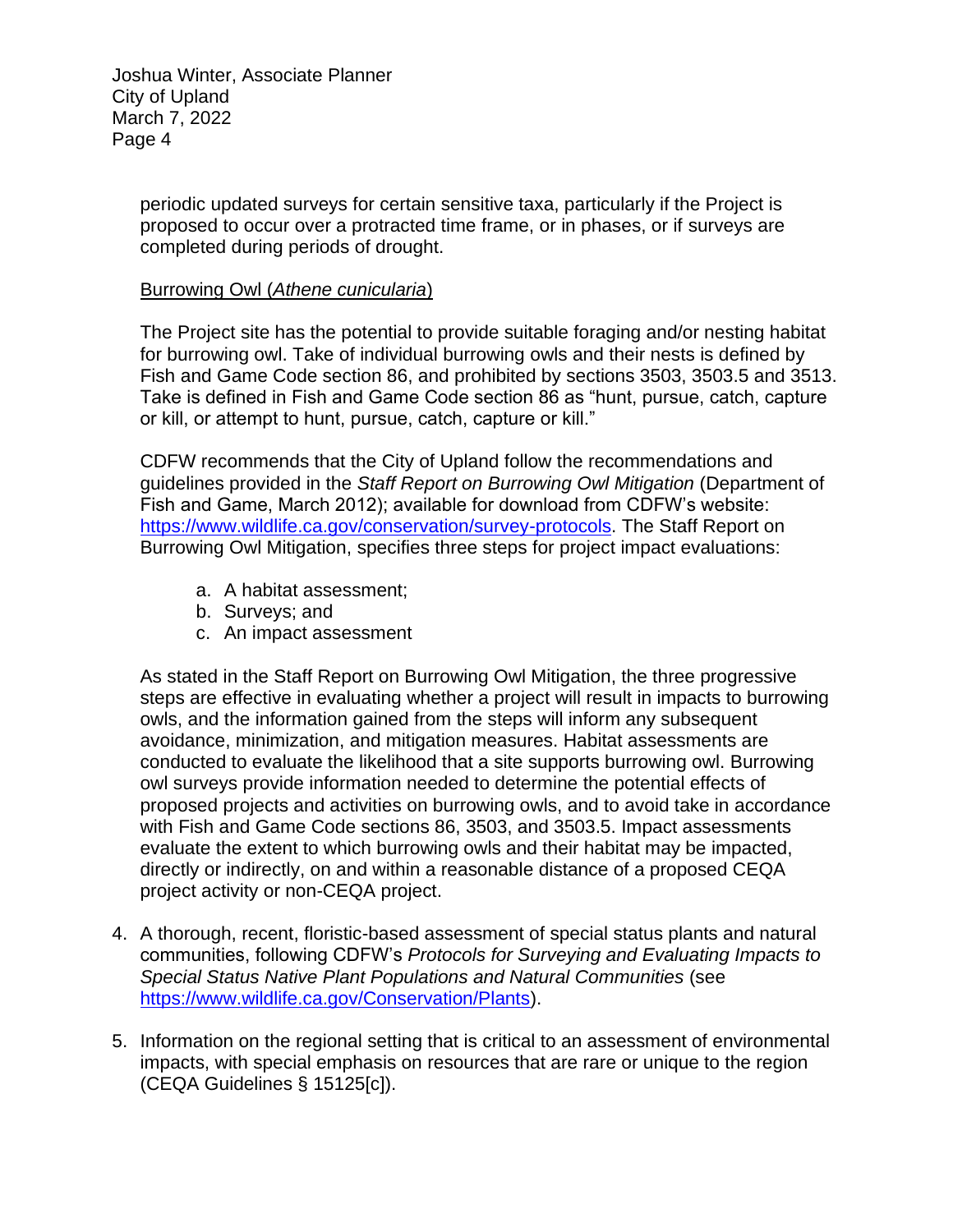6. A full accounting of all open space and mitigation/conservation lands within and adjacent to the Project.

#### **Analysis of Direct, Indirect, and Cumulative Impacts to Biological Resources**

The DEIR should provide a thorough discussion of the direct, indirect, and cumulative impacts expected to adversely affect biological resources as a result of the Project. To ensure that Project impacts to biological resources are fully analyzed, the following information should be included in the DEIR:

1. A discussion of potential impacts from lighting, noise, human activity (e.g., recreation), defensible space, and wildlife-human interactions created by zoning of development projects or other project activities adjacent to natural areas, exotic and/or invasive species, and drainage. The latter subject should address Projectrelated changes on drainage patterns and water quality within, upstream, and downstream of the Project site, including: volume, velocity, and frequency of existing and post-Project surface flows; polluted runoff; soil erosion and/or sedimentation in streams and water bodies; and post-Project fate of runoff from the Project site.

With respect to defensible space: please ensure that the DEIR fully describes and identifies the location, acreage, and composition of defensible space *within* the proposed Project footprint. Please ensure that any graphics and descriptions of defensible space associated with this project comply with San Bernardino County Fire Department regulations/requirements. The City of Upland, through their planning processes, should be ensuring that defensible space is provided and accounted for *within proposed development areas*, and not transferred to adjacent open space or conservations lands.

- 2. A discussion of potential indirect Project impacts on biological resources, including resources in areas adjacent to the project footprint, such as nearby public lands (e.g. National Forests, State Parks, etc.), open space, adjacent natural habitats, riparian ecosystems, wildlife corridors, and any designated and/or proposed reserve or mitigation lands (e.g., preserved lands associated with a Natural Community Conservation Plan, or other conserved lands).
- 3. An evaluation of impacts to adjacent open space lands from both the construction of the Project and any long-term operational and maintenance needs.
- 4. A cumulative effects analysis developed as described under CEQA Guidelines section 15130. Please include all potential direct and indirect Project related impacts to riparian areas, wetlands, vernal pools, alluvial fan habitats, wildlife corridors or wildlife movement areas, aquatic habitats, sensitive species and other sensitive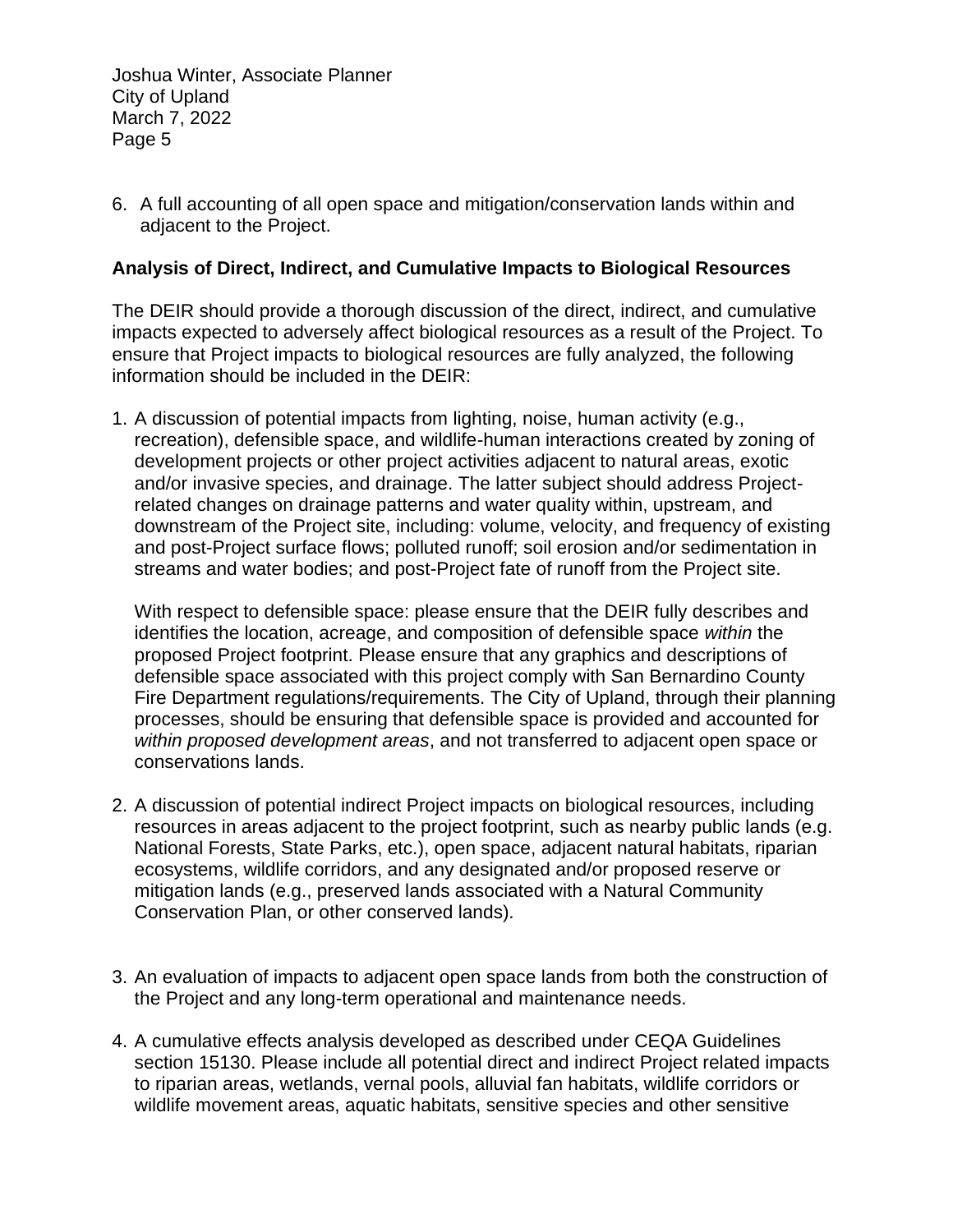habitats, open lands, open space, and adjacent natural habitats in the cumulative effects analysis. General and specific plans, as well as past, present, and anticipated future projects, should be analyzed relative to their impacts on similar plant communities and wildlife habitats.

## **Alternatives Analysis**

CDFW recommends the DEIR describe and analyze a range of reasonable alternatives to the Project that are potentially feasible, would "feasibly attain most of the basic objectives of the Project," and would avoid or substantially lessen any of the Project's significant effects (CEQA Guidelines § 15126.6[a]). The alternatives analysis should also evaluate a "no project" alternative (CEQA Guidelines § 15126.6[e]).

#### **Mitigation Measures for Project Impacts to Biological Resources**

The DEIR should identify mitigation measures and alternatives that are appropriate and adequate to avoid or minimize potential impacts, to the extent feasible. The City of Upland should assess all direct, indirect, and cumulative impacts that are expected to occur as a result of the implementation of the Project and its long-term operation and maintenance. When proposing measures to avoid, minimize, or mitigate impacts, CDFW recommends consideration of the following:

- 1. *Fully Protected Species*: Fully protected species may not be taken or possessed at any time. Project activities described in the DEIR should be designed to completely avoid any fully protected species that have the potential to be present within or adjacent to the Project area. CDFW also recommends that the DEIR fully analyze potential adverse impacts to fully protected species due to habitat modification, loss of foraging habitat, and/or interruption of migratory and breeding behaviors. CDFW recommends that the Lead Agency include in the analysis how appropriate avoidance, minimization, and mitigation measures will reduce indirect impacts to fully protected species.
- 2. *Sensitive Plant Communities*: CDFW considers sensitive plant communities to be imperiled habitats having both local and regional significance. Plant communities, alliances, and associations with a statewide ranking of S-1, S-2, S-3, and S-4 should be considered sensitive and declining at the local and regional level. These ranks can be obtained by querying the CNDDB and are included in *The Manual of California Vegetation* (Sawyer et al. 2009). The DEIR should include measures to fully avoid and otherwise protect sensitive plant communities from project-related direct and indirect impacts.
- 3. *California Species of Special Concern* (CSSC): CSSC status applies to animals generally not listed under the federal Endangered Species Act or the CESA, but which nonetheless are declining at a rate that could result in listing, or historically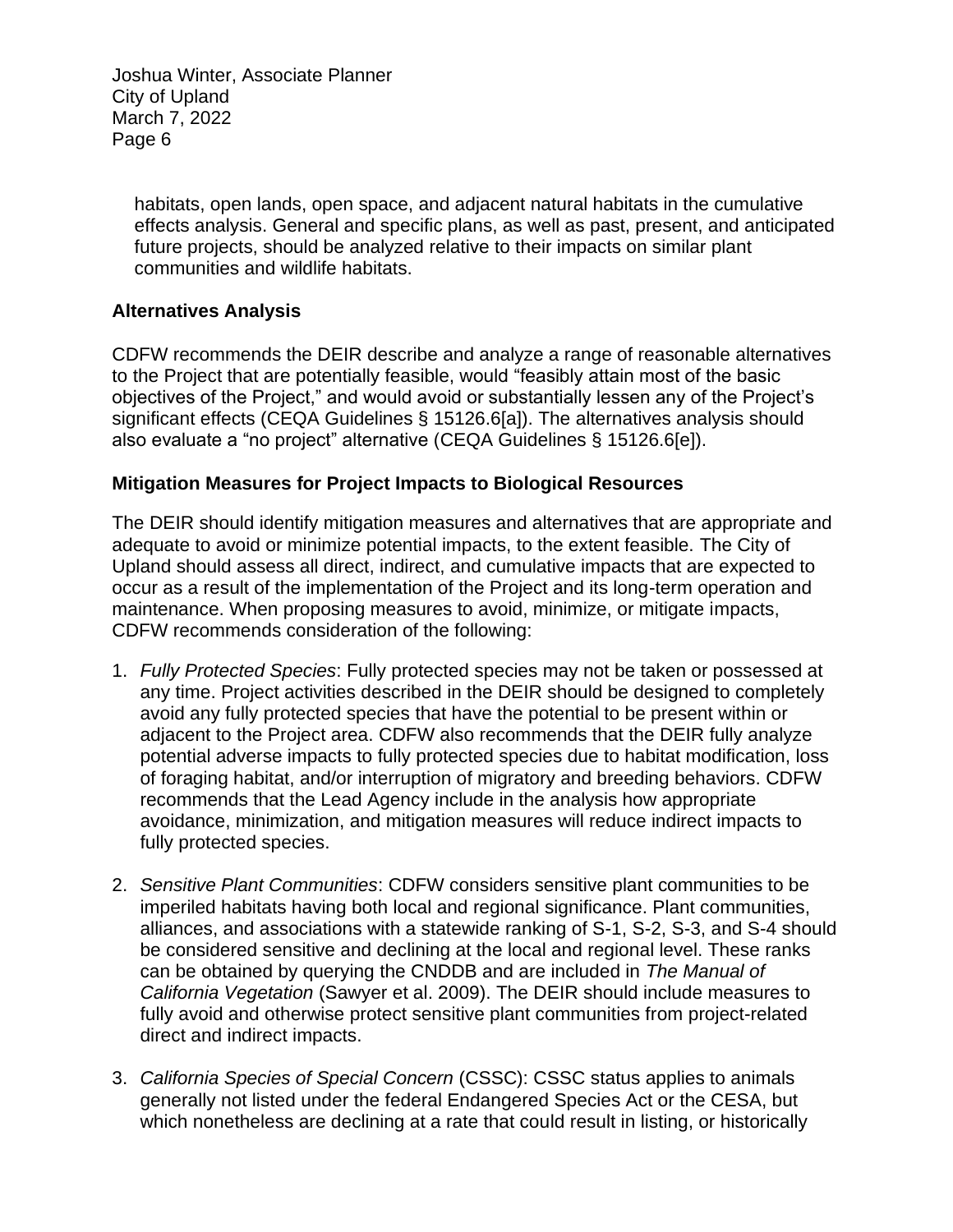> occurred in low numbers and known threats to their persistence currently exist. CSSCs should be considered during the environmental review process. CSSC that have the potential or have been documented to occur within or adjacent to the project area, including, but not limited to: burrowing owl, , yellow warbler (*Setophaga petechia*), and yellow breasted chat (I*cteria virens*).

4. *Mitigation*: CDFW considers adverse project-related impacts to sensitive species and habitats to be significant to both local and regional ecosystems, and the DEIR should include mitigation measures for adverse project-related impacts to these resources. Mitigation measures should emphasize avoidance and reduction of project impacts. For unavoidable impacts, onsite habitat restoration and/or enhancement, and preservation should be evaluated and discussed in detail. Where habitat preservation is not available onsite, offsite land acquisition, management, and preservation should be evaluated and discussed in detail.

The DEIR should include measures to perpetually protect the targeted habitat values within mitigation areas from direct and indirect adverse impacts in order to meet mitigation objectives to offset project-induced qualitative and quantitative losses of biological values. Specific issues that should be addressed include restrictions on access, proposed land dedications, long-term monitoring and management programs, control of illegal dumping, water pollution, increased human intrusion, etc.

If sensitive species and/or their habitat may be impacted from the Project, CDFW recommends the inclusion of specific mitigation in the DEIR. CEQA Guidelines section 15126.4, subdivision (a)(1)(8) states that formulation of feasible mitigation measures should not be deferred until some future date. The Court of Appeal in *San Joaquin Raptor Rescue Center* v. *County* of *Merced* (2007) 149 Cal.App.4th 645 struck down mitigation measures which required formulating management plans developed in consultation with State and Federal wildlife agencies after Project approval. Courts have also repeatedly not supported conclusions that impacts are mitigable when essential studies, and therefore impact assessments, are incomplete *(Sundstrom* v. *County* of *Mendocino* (1988) 202 Cal. App. 3d. 296; *Gentry* v. *City* of *Murrieta (1995)* 36 Cal. App. 4th 1359; *Endangered Habitat League, Inc.* v. *County*  of *Orange* (2005) 131 Cal. App. 4th 777).

CDFW recommends that the DEIR specify mitigation that is roughly proportional to the level of impacts, in accordance with the provisions of CEQA (CEQA Guidelines, §§ 15126.4(a)(4)(B), 15064, 15065, and 16355). The mitigation should provide longterm conservation value for the suite of species and habitat being impacted by the Project. Furthermore, in order for mitigation measures to be effective, they need to be specific, enforceable, and feasible actions that will improve environmental conditions.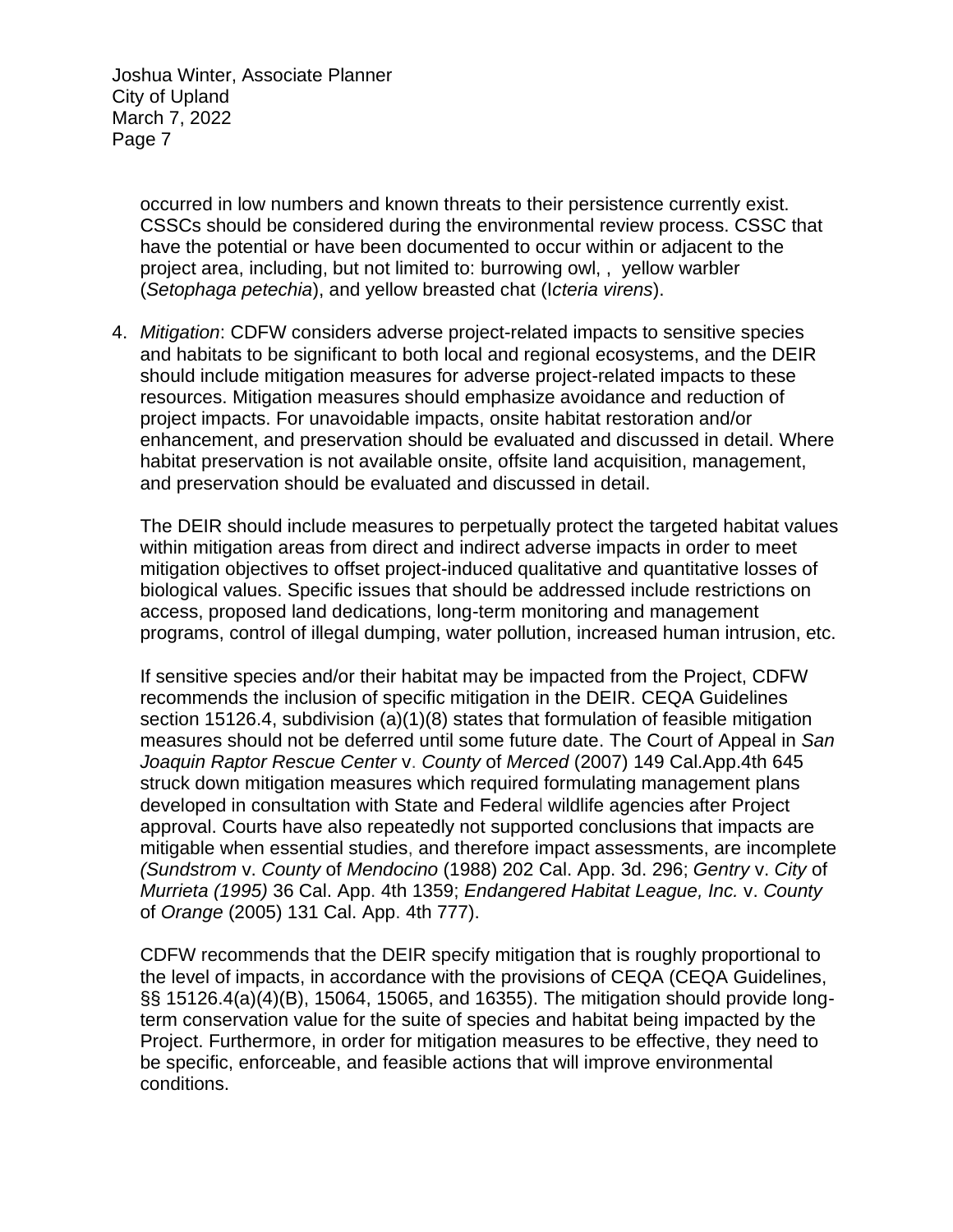5. *Habitat Revegetation/Restoration Plans*: Plans for restoration and revegetation should be prepared by persons with expertise in southern California ecosystems and native plant restoration techniques. Plans should identify the assumptions used to develop the proposed restoration strategy. Each plan should include, at a minimum: (a) the location of restoration sites and assessment of appropriate reference sites; (b) the plant species to be used, sources of local propagules, container sizes, and seeding rates; (c) a schematic depicting the mitigation area; (d) a local seed and cuttings and planting schedule; (e) a description of the irrigation methodology; (f) measures to control exotic vegetation on site; (g) specific success criteria; (h) a detailed monitoring program; (i) contingency measures should the success criteria not be met; and (j) identification of the party responsible for meeting the success criteria and providing for conservation of the mitigation site in perpetuity. Monitoring of restoration areas should extend across a sufficient time frame to ensure that the new habitat is established, self-sustaining, and capable of surviving drought.

CDFW recommends that local onsite propagules from the Project area and nearby vicinity be collected and used for restoration purposes. Onsite seed collection should be initiated in the near future in order to accumulate sufficient propagule material for subsequent use in future years. Onsite vegetation mapping at the alliance and/or association level should be used to develop appropriate restoration goals and local plant palettes. Reference areas should be identified to help guide restoration efforts. Specific restoration plans should be developed for various project components as appropriate.

6. *Nesting Birds and Migratory Bird Treaty Act:* Please note that it is the Project proponent's responsibility to comply with all applicable laws related to nesting birds and birds of prey. Fish and Game Code sections 3503, 3503.5, and 3513 afford protective measures as follows: Fish and Game Code section 3503 makes it unlawful to take, possess, or needlessly destroy the nest or eggs of any bird, except as otherwise provided by Fish and Game Code or any regulation made pursuant thereto. Fish and Game Code section 3503.5 makes it unlawful to take, possess, or destroy any birds in the orders Falconiformes or Strigiformes (birds-of-prey) to take, possess, or destroy the nest or eggs of any such bird except as otherwise provided by Fish and Game Code or any regulation adopted pursuant thereto. Fish and Game Code section 3513 makes it unlawful to take or possess any migratory nongame bird except as provided by the rules and regulations adopted by the Secretary of the Interior under provisions of the Migratory Bird Treaty Act of 1918, as amended (16 U.S.C. § 703 et seq.).

CDFW recommends that the DEIR include the results of avian surveys, as well as specific avoidance and minimization measures to ensure that impacts to nesting birds do not occur. Project-specific avoidance and minimization measures may include, but not be limited to: project phasing and timing, monitoring of project-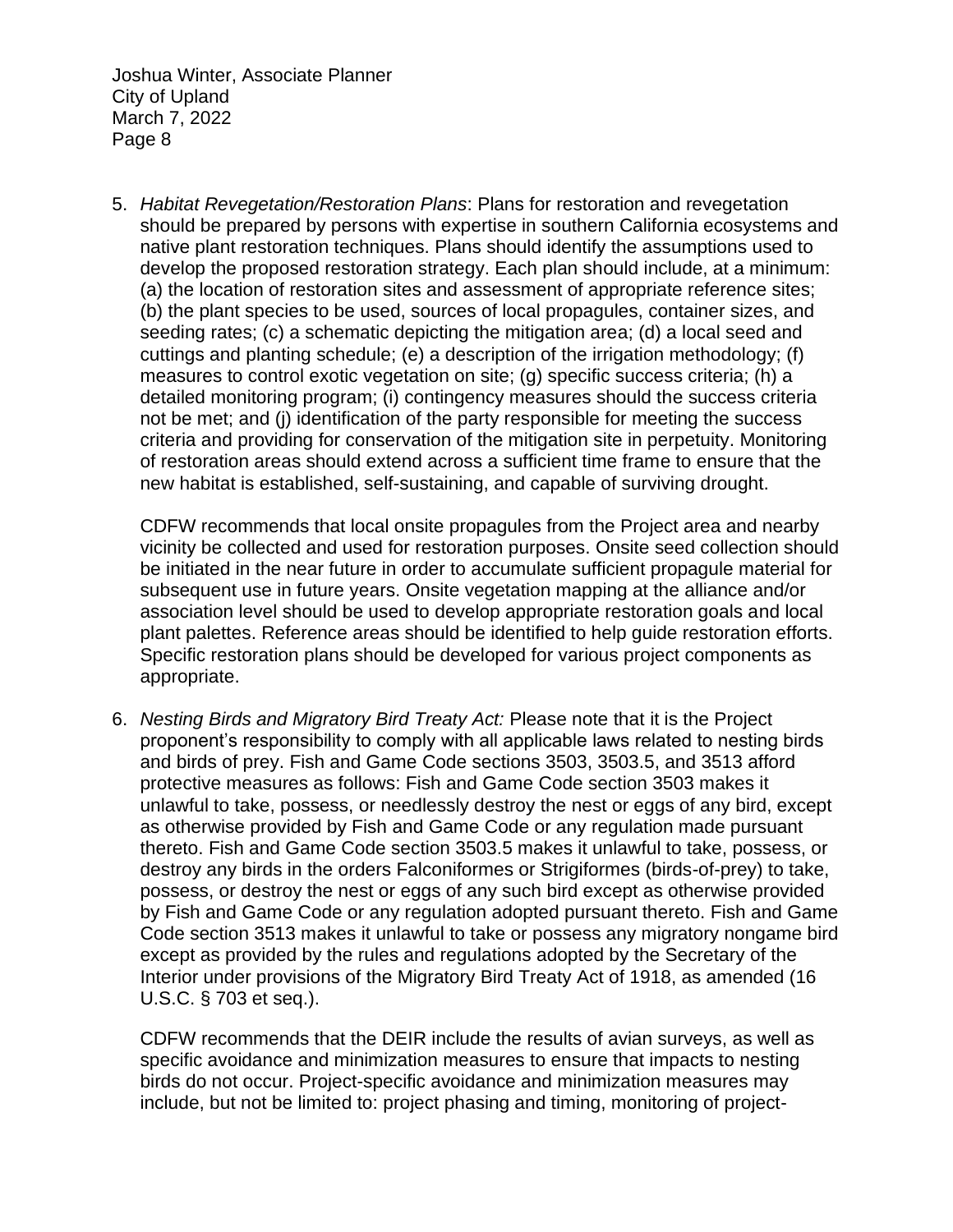> related noise (where applicable), sound walls, and buffers, where appropriate. The DEIR should also include specific avoidance and minimization measures that will be implemented should a nest be located within the project site. If pre-construction surveys are proposed in the DEIR, the CDFW recommends that they be required no more than three (3) days prior to vegetation clearing or ground disturbance activities, as instances of nesting could be missed if surveys are conducted sooner.

- 7. *Moving out of Harm's Way:* To avoid direct mortality, CDFW recommends that the lead agency condition the DEIR to require that a CDFW-approved qualified biologist be retained to be onsite prior to and during all ground- and habitat-disturbing activities to move out of harm's way special status species or other wildlife of low or limited mobility that would otherwise be injured or killed from project-related activities. Movement of wildlife out of harm's way should be limited to only those individuals that would otherwise by injured or killed, and individuals should be moved only as far a necessary to ensure their safety (i.e., CDFW does not recommend relocation to other areas). Furthermore, it should be noted that the temporary relocation of onsite wildlife does not constitute effective mitigation for the purposes of offsetting project impacts associated with habitat loss.
- 8. *Translocation of Species*: CDFW generally does not support the use of relocation, salvage, and/or transplantation as mitigation for impacts to rare, threatened, or endangered species as studies have shown that these efforts are experimental in nature and largely unsuccessful.

#### **California Endangered Species Act**

CDFW is responsible for ensuring appropriate conservation of fish and wildlife resources including threatened, endangered, and/or candidate plant and animal species, pursuant to CESA. CDFW recommends that a CESA Incidental Take Permit (ITP) be obtained if the Project has the potential to result in "take" (California Fish and Game Code Section 86 defines "take" as "hunt, pursue, catch, capture, or kill, or attempt to hunt, pursue, catch, capture, or kill") of State-listed CESA species, either through construction or over the life of the project. CESA ITPs are issued to conserve, protect, enhance, and restore State-listed CESA species and their habitats.

CDFW encourages early consultation, as significant modification to the proposed Project and avoidance, minimization, and mitigation measures may be necessary to obtain a CESA ITP. The California Fish and Game Code requires that CDFW comply with CEQA for issuance of a CESA ITP. CDFW therefore recommends that the DEIR addresses all Project impacts to listed species and specifies a mitigation monitoring and reporting program that will meet the requirements of CESA.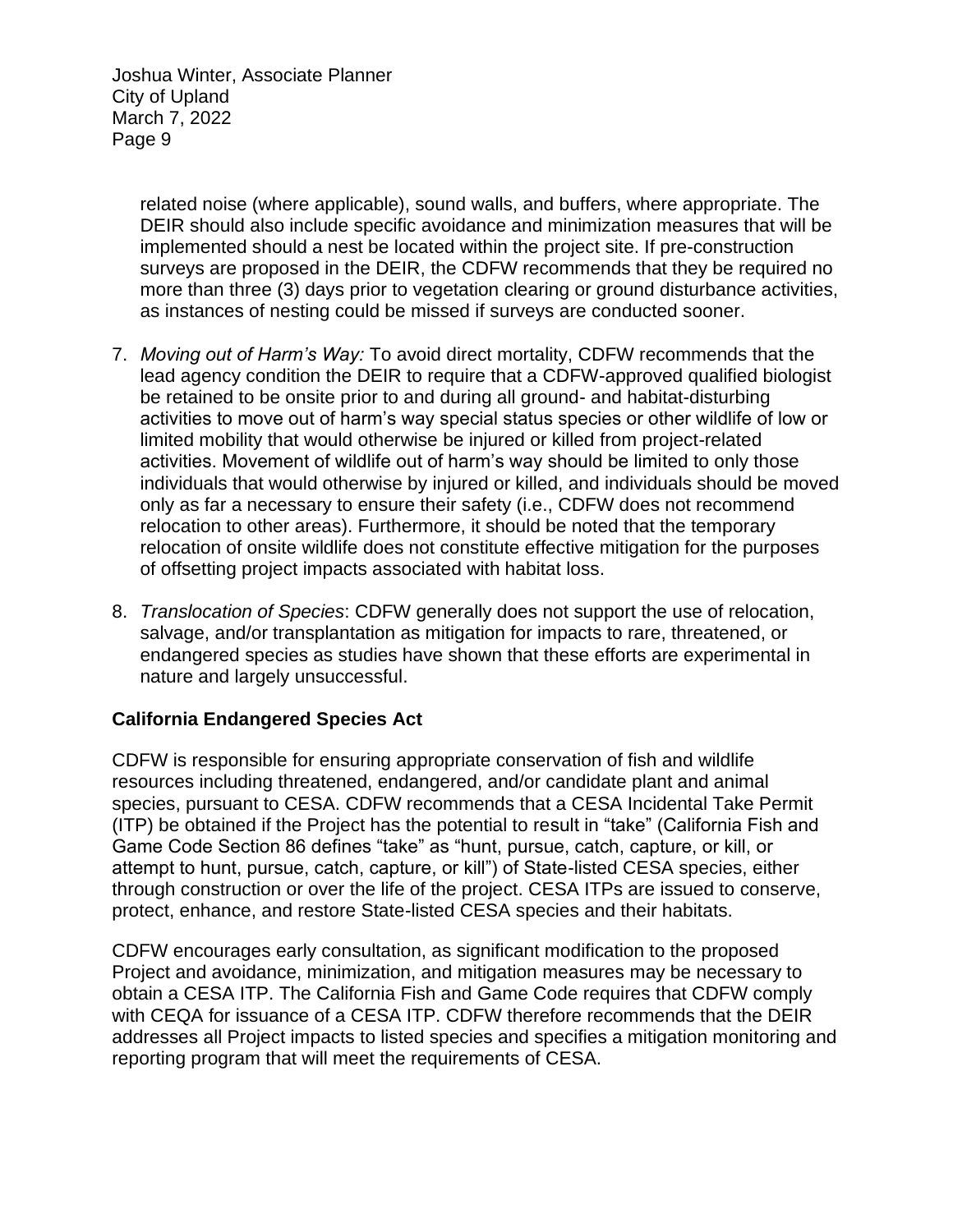Based on review of CNDDB, and/or knowledge of the project site/vicinity/general area, CDFW is aware that the following CESA-listed species have the potential to occur onsite/have previously been reported onsite: Least Bell's vireo (*Vireo bellii pusillus*).

#### **Lake and Streambed Alteration Program**

The Project applicant has notified CDFW per Fish and Game Code section 1602. Fish and Game Code section 1602 requires an entity to notify CDFW prior to commencing any activity that may do one or more of the following: Substantially divert or obstruct the natural flow of any river, stream or lake; Substantially change or use any material from the bed, channel or bank of any river, stream, or lake; or Deposit debris, waste or other materials that could pass into any river, stream or lake. Please note that "any river, stream or lake" includes those that are episodic (i.e., those that are dry for periods of time) as well as those that are perennial (i.e., those that flow year-round). This includes ephemeral streams, desert washes, and watercourses with a subsurface flow. It may also apply to work undertaken within the flood plain of a body of water.

Upon receipt of a complete notification, CDFW determines if the proposed Project activities may substantially adversely affect existing fish and wildlife resources and whether a Lake and Streambed Alteration (LSA) Agreement is required. An LSA Agreement includes measures necessary to protect existing fish and wildlife resources. CDFW may suggest ways to modify your Project that would eliminate or reduce harmful impacts to fish and wildlife resources.

CDFW's issuance of an LSA Agreement is a "project" subject to CEQA (see Pub. Resources Code 21065). To facilitate issuance of the LSA Agreement, the DEIR should fully identify the potential impacts to the lake, stream, or riparian resources, and provide adequate avoidance, mitigation, and monitoring and reporting commitments.

# **ADDITIONAL COMMENTS AND RECOMMENDATIONS**

To ameliorate the water demands of this Project, CDFW recommends incorporation of water-wise concepts in project landscape design plans. In particular, CDFW recommends xeriscaping with locally native California species, and installing waterefficient and targeted irrigation systems (such as drip irrigation). Local water agencies/districts, and resource conservation districts in your area may be able to provide information on plant nurseries that carry locally native species, and some facilities display drought-tolerant locally native species demonstration gardens (for example the Riverside-Corona Resource Conservation District in Riverside). Information on drought-tolerant landscaping and water-efficient irrigation systems is available on California's Save our Water website: [http://saveourwater.com/what-you-can](http://saveourwater.com/what-you-can-do/tips/landscaping/)[do/tips/landscaping/](http://saveourwater.com/what-you-can-do/tips/landscaping/)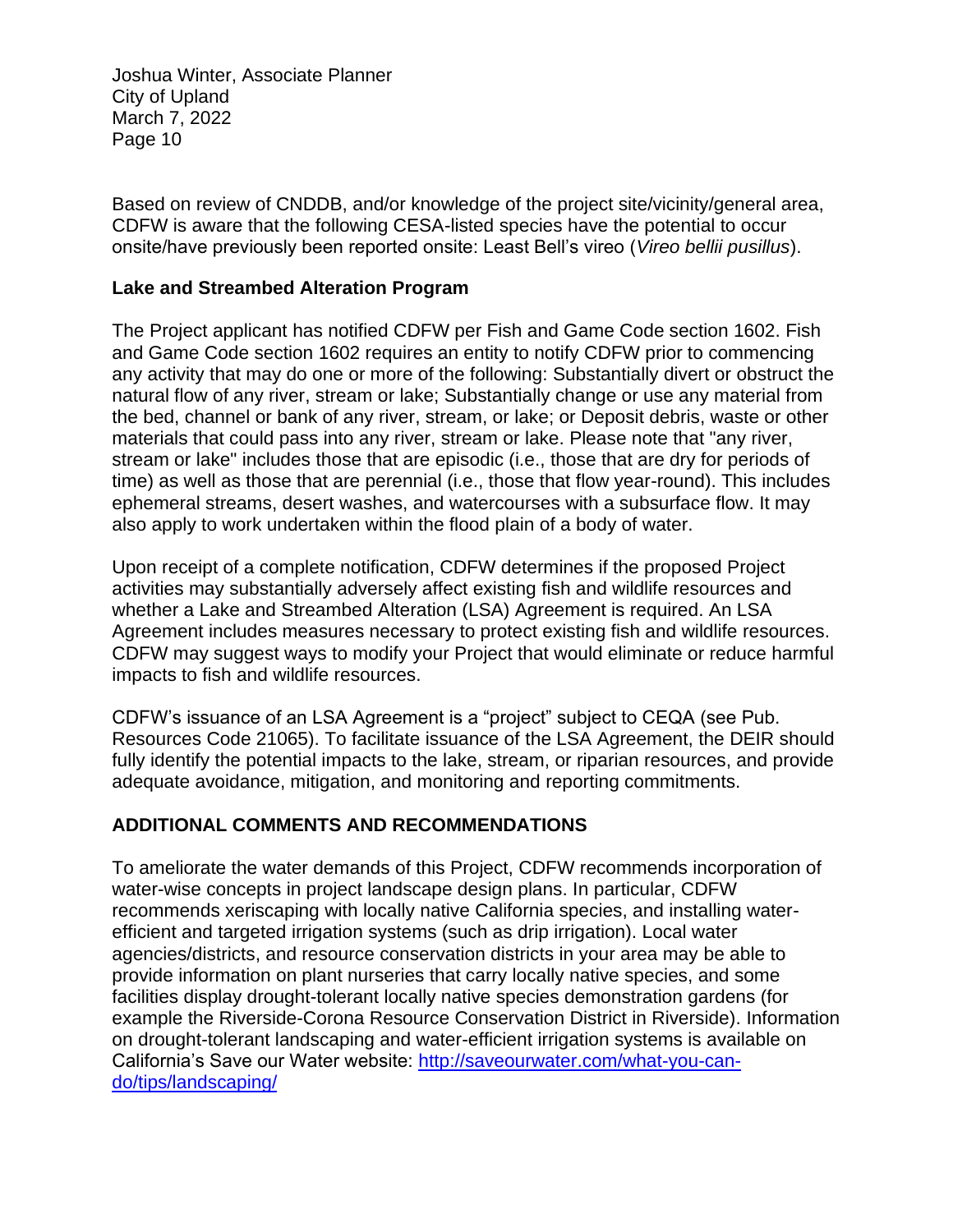## **ENVIRONMENTAL DATA**

CEQA requires that information developed in environmental impact reports and negative declarations be incorporated into a database which may be used to make subsequent or supplemental environmental determinations. (Pub. Resources Code, § 21003, subd. (e).) Accordingly, please report any special status species and natural communities detected during Project surveys to the California Natural Diversity Database (CNDDB). Information can be submitted online or via completion of the CNDDB field survey form at the following link:

[https://wildlife.ca.gov/Data/CNDDB/Submitting-Data.](https://wildlife.ca.gov/Data/CNDDB/Submitting-Data) The completed form can be mailed electronically to CNDDB at the following email address: [CNDDB@wildlife.ca.gov.](mailto:cnddb@dfg.ca.gov) The types of information reported to CNDDB can be found at the following link: [https://wildlife.ca.gov/Data/CNDDB/Plants-and-Animals.](https://wildlife.ca.gov/Data/CNDDB/Plants-and-Animals)

# **FILING FEES**

The Project, as proposed, would have an impact on fish and/or wildlife, and assessment of filing fees is necessary. Fees are payable upon filing of the Notice of Determination by the Lead Agency and serve to help defray the cost of environmental review by CDFW. Payment of the fee is required in order for the underlying project approval to be operative, vested, and final. (Cal. Code Regs, tit. 14, § 753.5; Fish & G. Code, § 711.4; Pub. Resources Code, § 21089.).

#### **CONCLUSION**

CDFW appreciates the opportunity to comment on the NOP of a DEIR for the Villa Serena Specific Plan Project (SCH No. 2022020150) and recommends that the City of Upland address the CDFW's comments and concerns in the forthcoming DEIR. If you should have any questions pertaining to the comments provided in this letter, please contact Kim Freeburn, Senior Environmental Scientist Supervisor, at (909) 544-1344 or at Kim.Freeburn@wildlife.ca.gov.

Sincerely,

DocuSigned by: Scott Wilson  $-8091B1A9242F49C...$ 

Scott Wilson Environmental Program Manager

ec: Kim Freeburn, Senior Environmental Scientist, Supervisor Inland Deserts Region [kim.freeburn@wildlife.ca.gov](mailto:kim.freeburn@wildlife.ca.gov)